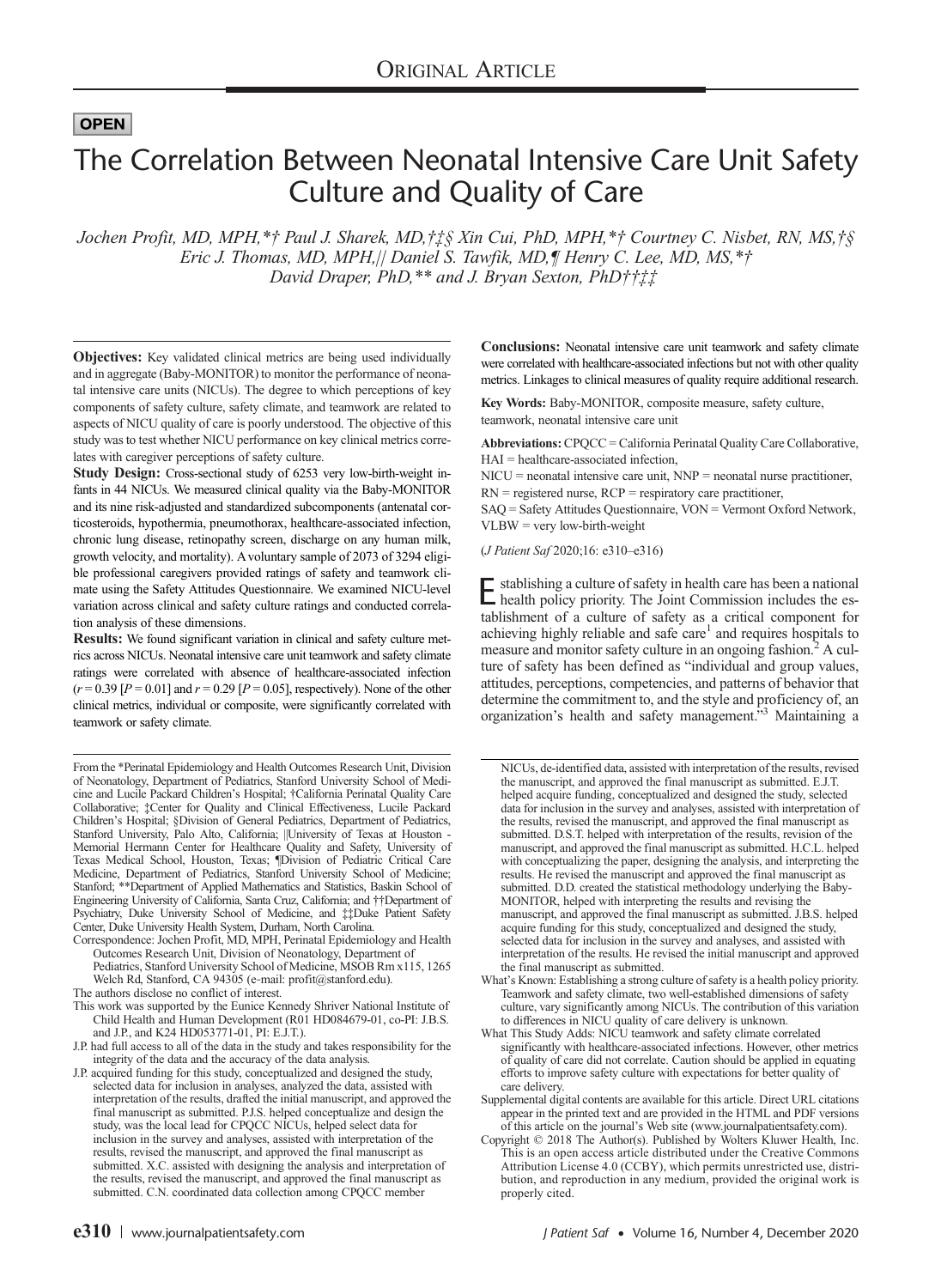culture of safety is a strategy for preventing patient harm. Safety culture surveys assess caregiver perceptions of unit norms. In other areas of healthcare, caregiver perceptions of safety culture, especially its best-studied subdomains, safety climate and teamwork, have been shown to vary widely and were linked to clinical outcomes, including healthcare-associated infections (HAIs) and mortality. $4-8$ 

The Safety Attitudes Questionnaire (SAQ) was found to be psychometrically robust<sup>9</sup> in the neonatal intensive care unit (NICU) and demonstrated significant variation in safety culture.<sup>10</sup> Preterm infants in the NICU setting are fragile and require complex and prolonged intensive care. This makes them vulnerable to lapses in teamwork and patient safety. However, the relationship between NICU safety culture ratings and clinical metrics of quality has not been established. In addition, the evidence from other areas of healthcare demonstrates relatively weak links between safety culture and clinical outcomes, $11$  along with concerns about reporting bias.<sup>12,13</sup>

Neonatal intensive care is a complex and multidimensional activity, which the measurement of its quality should reflect. In previous work, we developed the Baby-MONITOR (Measure Of Neonatal InTensive care Outcomes Research), a composite indicator of quality of care provided to very low-birth-weight (VLBW,  $\leq$ 1500 g) infants.<sup>14</sup> A panel of experts selected 9 of 28 potential metrics in a modified Delphi experiment.<sup>15</sup> This selection process was subsequently sanctioned by a sample of clinical neonatologists.16 Both groups identified the same nine clinical metrics. These metrics routinely collected by NICUs that are members of the California Perinatal Quality Care Collaborative (CPQCC) and the Vermont Oxford Network (VON), which collects data on nearly 85% of the VLBW infants born in the United States. Each measure is risk-adjusted, standardized, equally weighted, and averaged. The Baby-MONITOR has face validity<sup>15,16</sup> and has been shown to be robust to variations in methods of construction.<sup>14</sup> Several of the measures of the Baby-MONITOR more narrowly represent safety domains, including infections, antenatal steroids, hypothermia on admission, pneumothorax, and retinopathy screening. Others could be defined in more quality domains requiring teamwork for high performance (chronic lung disease, growth velocity, and any human milk feedings at discharge). Overlap exists between safety and quality and several measures require both behaviors for high performance.

Based on the associations of quality of care delivery with health worker assessments of safety and teamwork climate in other areas of medicine, we hypothesized that caregiver assessments of teamwork and safety climate would correlate with clinical metrics of quality for VLBW infants in the NICU setting, using the Baby-MONITOR and its individual subcomponents.

This cross-sectional study combined registry data routinely submitted by NICU members of the  $CPQCC<sup>17</sup>$  with a voluntary sample of healthcare workers, participating in two simultaneous quality improvement initiatives, organized by the CPQCC focused on Delivery Room Management. More than 90% of NICUs in California are members of the CPQCC. We used the CPQCC clinical data to compute risk-adjusted scores for each subcomponent of the Baby-MONITOR. We then correlated these scores against health care worker assessments of teamwork and safety climate. Clinical data were obtained between January 1, 2010, and December 31, 2012, and safety culture survey data were collected between June and September 2011 from 44 participant NICUs.

Thus, we selected the clinical data to cover approximately 1.5 years before and after the timing of the survey, providing a large clinical sample for estimation of quality of care delivery to VLBW infants in California NICUs.

The CPQCC assures high data quality through several mechanisms. It trains local NICU personnel to abstract clinical data. Annual training sessions help promote accuracy and uniformity in data abstraction. In addition, each record has range and logic checks both at the time of data collection and at data closeout, with auditing of records with excessive missing data. Definitions align with those specified for members of the VON.

## Sample Infants

Our goal for this study was to create a relatively homogenous and unbiased sample of VLBW infants for comparison across NICUs.<sup>15</sup> To ensure that patient outcomes reflected the quality of care of the NICU under observation, we excluded infants who died before 12 hours after delivery and those with severe congenital anomalies. We also restricted the analysis to infants born after 24 completed weeks of gestation to avoid systematic bias based on decisions to withhold resuscitation at the threshold of viability.18 We used multiyear analyses because of the small number of VLBW infants cared for in some institutions.

### Health Care Workers

A cross-sectional anonymous survey of all NICU healthcare worker perceptions of teamwork was performed among a voluntary sample of NICUs participating in a quality improvement collaborative organized by the CPOCC.<sup>17</sup> We offered to analyze and provide feedback on a survey of safety culture to all 61 NICUs who participated in the improvement initiative, 44 of which accepted. For all units, we used a paper-based version of the SAQ instrument to investigate safety and teamwork climate. Staff with a 0.5 full time equivalent or greater time commitment to the NICU for at least the four weeks before survey administration were invited to participate. Details of the survey and its administration can be found in the eAppendix,<http://links.lww.com/JPS/A193>.19 Our response rate was 62.9% (2073/3294), with a range across the 44 hospitals of 21.7% to 100% (mean [SD] = 69.7% [19.8%]).

The study was approved by the institutional review board at Stanford University.

### **Metrics**

## means<br>Quality of Care

Details of the Baby-MONITOR have been published elsewhere.<sup>14,15</sup> In brief, an expert panel selected nine metrics of quality for inclusion in the composite, including the following<sup>1</sup>: antenatal corticosteroid use,<sup>2</sup> hypothermia (<36°C) during the first hour after delivery, $3$  nonsurgically induced pneumothorax, $4$  HAI, $5$  chronic lung disease (oxygen requirement at 36 weeks' gestational age),<sup>6</sup> timely eye exam (retinopathy of prematurity screening as recommended by the American Academy of Pediatrics), $\frac{7}{7}$  discharge on any human breast milk,<sup>8</sup> growth velocity,<sup>9</sup> and mortality during the birth hospitalization.<sup>9</sup>

Each of the metrics is scored so that a higher score indicates a better outcome. All metrics, except for timely eye exam as a process measure, are individually risk adjusted for severity of illness at the time of birth. To further classify NICU performance on each quality measure, we used a method developed by Draper and Gittoes.<sup>20</sup> For each NICU and for each subcomponent of the Baby-MONITOR, a z score was computed as the observed rate minus the expected rate divided by its estimated standard error.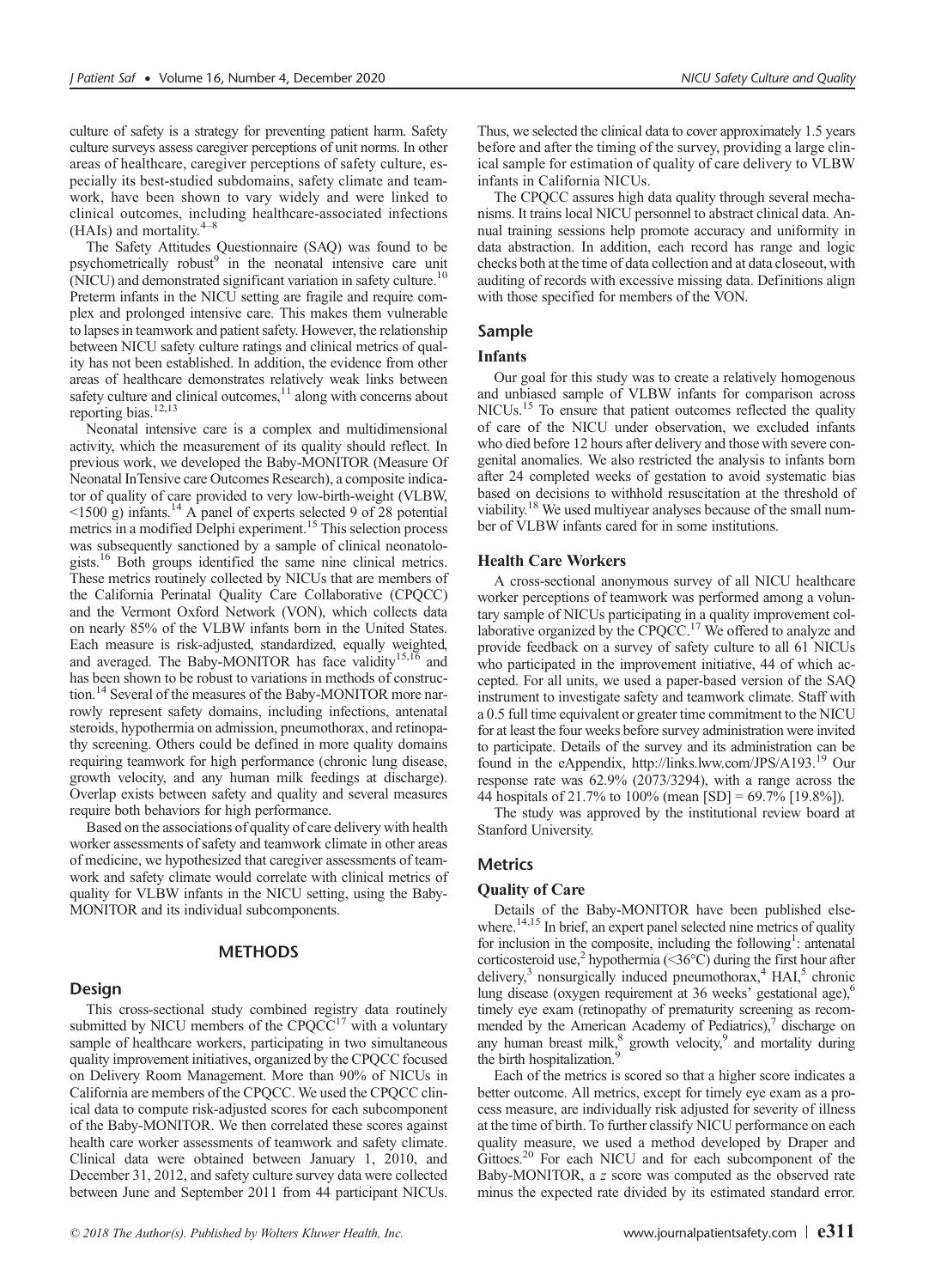| <b>Characteristics</b>                  | Level                   | n          | $\frac{0}{0}$ |
|-----------------------------------------|-------------------------|------------|---------------|
| Survey respondents                      |                         |            |               |
| $NICU$ level ( $n = 44$ )               |                         |            |               |
| CCS level                               | Regional                | 10         | 23            |
|                                         | Community               | 28         | 64            |
|                                         | Intermediate            | 5          | 11            |
|                                         | Non-CCS                 | 1          | 2             |
| Respondent level ( $n = 2073$ )         |                         |            |               |
| Female                                  |                         | 1697       | 85            |
| Typical shift                           | Days                    | 894        | 48            |
|                                         | Evenings                | 79         | 4             |
|                                         | Nights                  | 602        | 32            |
|                                         | Variable                | 293        | 16            |
| Job position                            | Physician               | 204        | 10            |
|                                         | Fellow physician        | 31         | 2             |
|                                         | <b>NNP</b>              | 35         | 2             |
|                                         | RN                      | 1464       | 72            |
|                                         | <b>RCP</b>              | 286        | 14            |
|                                         | Others                  | 21         | 1             |
| Working experience in specialty         | $<$ 6 mo<br>$6 - 11$ mo | 20<br>27   | 1             |
|                                         |                         |            | 1             |
|                                         | $1-2y$<br>$3-4y$        | 74         | 4             |
|                                         |                         | 192<br>476 | 10<br>24      |
|                                         | $5 - 10y$<br>$11 - 20y$ | 538        | 27            |
|                                         | ≥21 y                   | 643        | 33            |
| Clinical sample $(n = 6253)$            |                         |            |               |
| Gestational age, wk                     | 25–27                   | 2134       | 34            |
|                                         | $28 - 29$               | 1682       | 27            |
|                                         | $\geq 30$               | 2437       | 39            |
| Female                                  |                         | 3091       | 49            |
| Prenatal care                           |                         | 6057       | 97            |
| Multiple gestation                      |                         | 1713       | 27            |
| Cesarean delivery                       |                         | 4695       | 75            |
| <b>SGA</b>                              |                         | 1144       | 18            |
| Maternal age, y                         | $\leq 19$               | 578        | 9             |
|                                         | $20 - 29$               | 2640       | 42            |
|                                         | 30–39                   | 2588       | 41            |
|                                         | $\geq 40$               | 447        | 7             |
| Apgar 5 min                             | $\leq$ 3                | 299        | 5             |
|                                         | $4 - 6$                 | 1047       | 17            |
|                                         | $\geq$ 7                | 4878       | 78            |
| Outborn                                 |                         | 761        | 12            |
| Baby-MONITOR metrics of quality of care |                         |            |               |
| No HAI                                  |                         | 5463       | 91            |
| No chronic lung disease                 |                         | 4302       | 79            |
| Any human breast milk at discharge      |                         | 3728       | 66            |
| High growth velocity                    |                         | 2654       | 55            |
| Survival                                |                         | 5789       | 94            |
| Antenatal steroid use                   |                         | 4524       | 90            |
| No hypothermia on admission             |                         | 5598       | 90            |
| No pneumothorax                         |                         | 6033       | 97            |
| Timely retinopathy exam                 |                         | 3883       | 96            |

TABLE 1. Description of Sample

CCS, California Children's Services; Non-CCS: NICUs not certified by the California Children's Services Program; NNP, neonatal nurse practitioner; RCP, respiratory care practitioner; SGA, small for gestational age.

These standardized z scores are approximately normally distributed with the mean of 0 and standard deviation of 1 when no quality differences are present.

### Safety Culture

Of the several safety culture survey instruments in the literature, the SAQ is widely used and has good psychometric properties.21 The SAQ contains 30 items that load on the following six domains: teamwork climate, safety climate, job satisfaction, perceptions of management, stress recognition, and working conditions. Each item is rated on a five-point Likert scale ranging from 1 (disagree strongly) to 5 (agree strongly). Positions included attending physicians, fellow physicians, neonatal nurse practitioners, registered nurses (RNs), respiratory care practitioners, and others.

Safety culture scale scores were calculated at the NICU level as follows: first, we created for each scale item a binary variable that was 1 if respondents "strongly" or "slightly" agreed with the item





FIGURE 1. A, Percent of positive responses for the teamwork climate in 44 NICUs. Percent of positive teamwork climate is the percent of respondents responding in the "agree slightly" to "agree strongly" range across the positively worded items. B, Percent of positive responses for the safety climate in 44 NICUs. Percent of positive safety climate is the percent of respondents responding in the "agree slightly" to "agree strongly" range across the positively worded items. Numbers in x-axis, number of respondents in each NICU.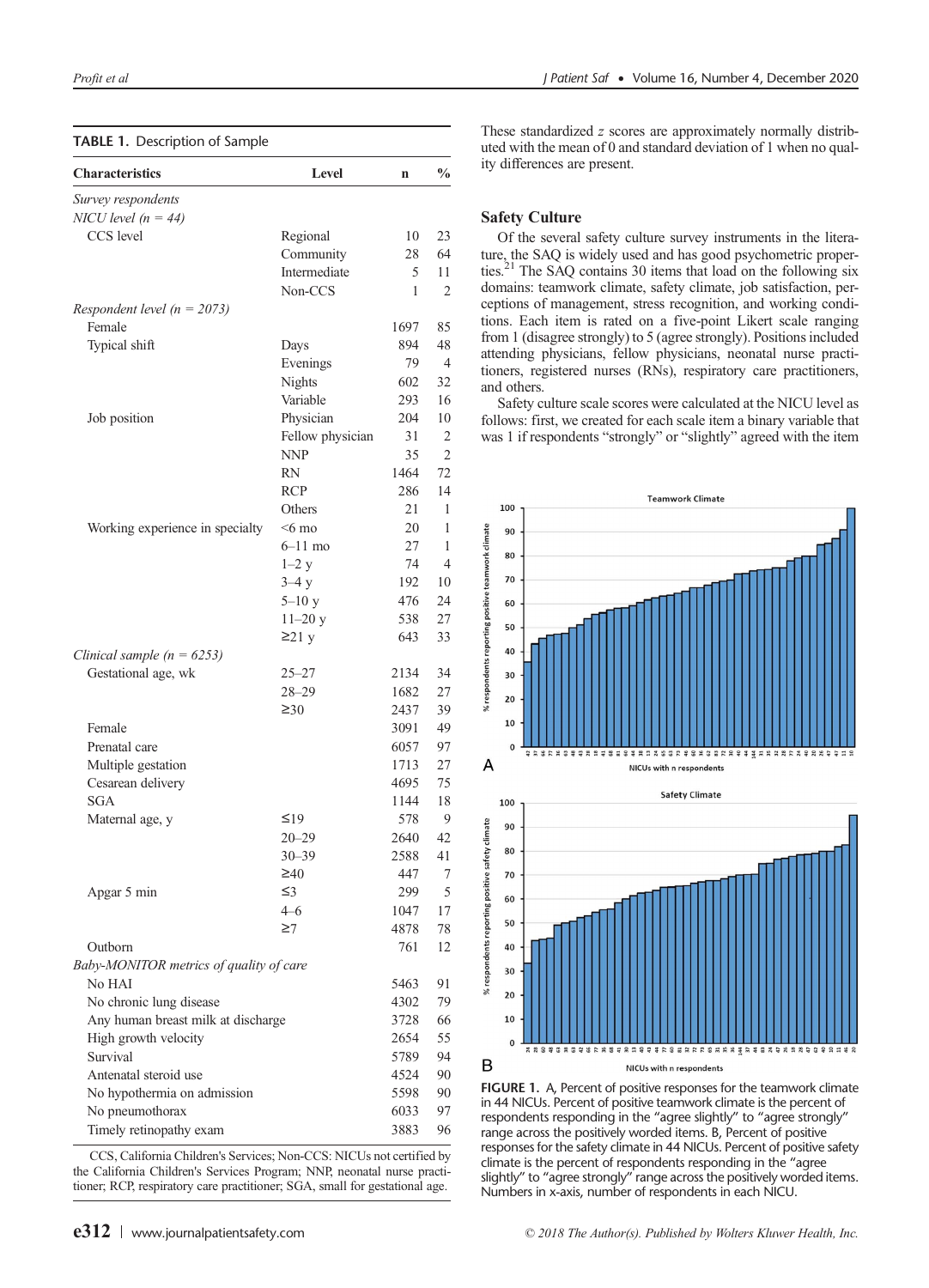and 0 otherwise, and then, we computed the means of these dichotomous variables.9,21 We call this "percentage agree" or "percentage reporting good 'safety climate' or 'teamwork climate.'"

We used summary statistics such as frequencies, percentages, means (standard deviations), and graphs to describe demographics and our three variables: Baby-MONITOR (with subcomponents), safety climate, and teamwork climate. For each NICU, we computed z scores and percentiles for the Baby-MONITOR and its subcomponents, as well as percent positive rates at the scale and item level for the safety climate and teamwork scales. We then used Pearson correlation coefficient to test for correlations between the clinical and safety culture metrics.

Statistical analyses were performed using SAS (Version 9.4; SAS Institute, Inc, Cary, NC).

### **RESULTS**

Table 1 shows the characteristics of survey respondents and the clinical sample. A total of 6253 VLBW infants in 44 NICUs met the inclusion criteria. Of these NICUs, 10 (22.7%) were designated as regional NICUs, 28 (63.6%) as community NICUs, and 5 (11.4%) as intermediate NICUs as defined by the California Department of Healthcare Services. These designations are roughly equivalent with designations by the American Academy of Pediatrics as level 4, 3, and 2, respectively.<sup>22</sup> Most respondents were RNs and female. The distribution of job positions among respondents mirrored the distribution of eligible participants across participating NICUs. Providers were quite experienced, with the largest number of respondents (643 [33%]) having worked more than 20 years in their specialty. Clinical characteristics are slightly better than all California estimates.<sup>14</sup>

Figures 1A and B show the percent of positive responses for the teamwork and safety climate scales, respectively. The mean (SD, range) percent positive response was 77.6% (6.2, 64.9%–89.6%) for teamwork and 77.0% (5.5, 66.2%–86.6%) for safety climate. Variation between NICUs was significant for both scales (analysis of variance;  $P \le 0.001$ ). Table 2 shows the distribution of responses across all respondents for the teamwork and safety climate scales and items. For all items, the response scores of the top 4 NICUs were significantly different from the bottom 4 NICUs.

The NICU Baby-MONITOR scores ranged from −2.5 to 1.7 standard units, indicating significant and clinically meaningful variation (eFigure 1 in the eAppendix shows NICU-level variation,<http://links.lww.com/JPS/A193>).

eTable 1 in the eAppendix, [http://links.lww.com/JPS/A193,](http://links.lww.com/JPS/A193) exhibits results at the NICU level, including the percent positive responses for the teamwork and safety climate scales and the observed minus expected scores in standard deviation units and percentiles for the Baby-MONITOR and each of its subcomponents. We found significant variation in performance across the composite and its subcomponents. The widest variation of Baby-MONITOR scores and its subcomponents between the top and bottom performing NICU was found in growth velocity, with observed minus expected performance ranging from −7.3 to 10.7 standard units. By definition, a difference of 1.96 standard units implies statistical significance; these variations are large in clinical terms.

Table 3 shows the Pearson correlation coefficients between teamwork and safety climate with the Baby-MONITOR and its

### TABLE 2. Teamwork and Safety Climate Item Response Distributions\*

|                                                                                                   | <b>Overall</b> | <b>Bottom 4</b><br><b>NICUs</b> |              | <b>Difference Between</b><br>the Top and Bottom |  |
|---------------------------------------------------------------------------------------------------|----------------|---------------------------------|--------------|-------------------------------------------------|--|
|                                                                                                   | Mean (SD)      | Mean (SD)                       | Mean (SD)    | <b>4 NICUs</b>                                  |  |
| Teamwork climate                                                                                  |                |                                 |              |                                                 |  |
| It is easy for personnel here to ask questions when there is something<br>they do not understand. | 83.79 (5.35)   | 73.43 (1.15)                    | 91.67(0.72)  | $\ddagger$                                      |  |
| I have the support I need from others in this NICU to care for patients.                          | 85.73 (4.88)   | 77.91 (1.73)                    | 95.00 (2.22) | ţ                                               |  |
| Nurse input is well received in this NICU.                                                        | 77.24 (8.35)   | 61.93(3.89)                     | 91.11 (4.27) | $\ddagger$                                      |  |
| In this NICU, it is difficult to speak up if I perceive a problem with<br>patient care.           | 28.07 (7.45)   | 14.28 (3.64)                    | 40.48(0.63)  | $\ddagger$                                      |  |
| Disagreements in this NICU are appropriately received.                                            | 69.07(8.51)    | 55.15(1.14)                     | 85.06 (2.22) | $\ddagger$                                      |  |
| The physicians and nurses here work together as a well-coordinated team. 77.51 (10.48)            |                | 55.85 (2.16)                    | 92.84 (1.79) | $\ddagger$                                      |  |
| Safety climate                                                                                    |                |                                 |              |                                                 |  |
| The culture in this NICU makes it easy to learn from the errors of others. 67.61 (7.80)           |                | 55.14 (1.84)                    | 80.65 (1.93) | $\ddagger$                                      |  |
| Medical errors are handled appropriately in this NICU.                                            | 83.71 (6.97)   | 71.16 (2.66)                    | 95.29 (3.30) |                                                 |  |
| I know the proper channels to direct questions regarding patient safety<br>in this NICU.          | 87.73 (4.15)   | 80.93(1.11)                     | 94.54 (1.01) | $\ddagger$                                      |  |
| I am encouraged by others in this NICU, to report any patient safety<br>concerns I may have.      | 79.96 (5.68)   | 70.03(0.51)                     | 89.15 (1.40) | $\ddagger$                                      |  |
| I receive appropriate feedback about my performance.                                              | 74.32 (7.12)   | 62.51(2.23)                     | 86.30 (2.61) | $\ddagger$                                      |  |
| I would feel safe being treated here as a patient.                                                | 80.94 (8.20)   | 67.50 (0.58)                    | 96.32 (1.68) | ş                                               |  |
| In this NICU, it is difficult to discuss errors.                                                  | 35.04 (8.75)   | 16.32(7.11)                     | 49.12 (3.78) |                                                 |  |

\*Scale score for a respondent = ((mean of the item from NICUs – 1)  $\times$  25).

 $\dagger P < 0.01$ .

 $\frac{1}{4}P < 0.001$ .

 $\frac{8}{9}P < 0.0001$ .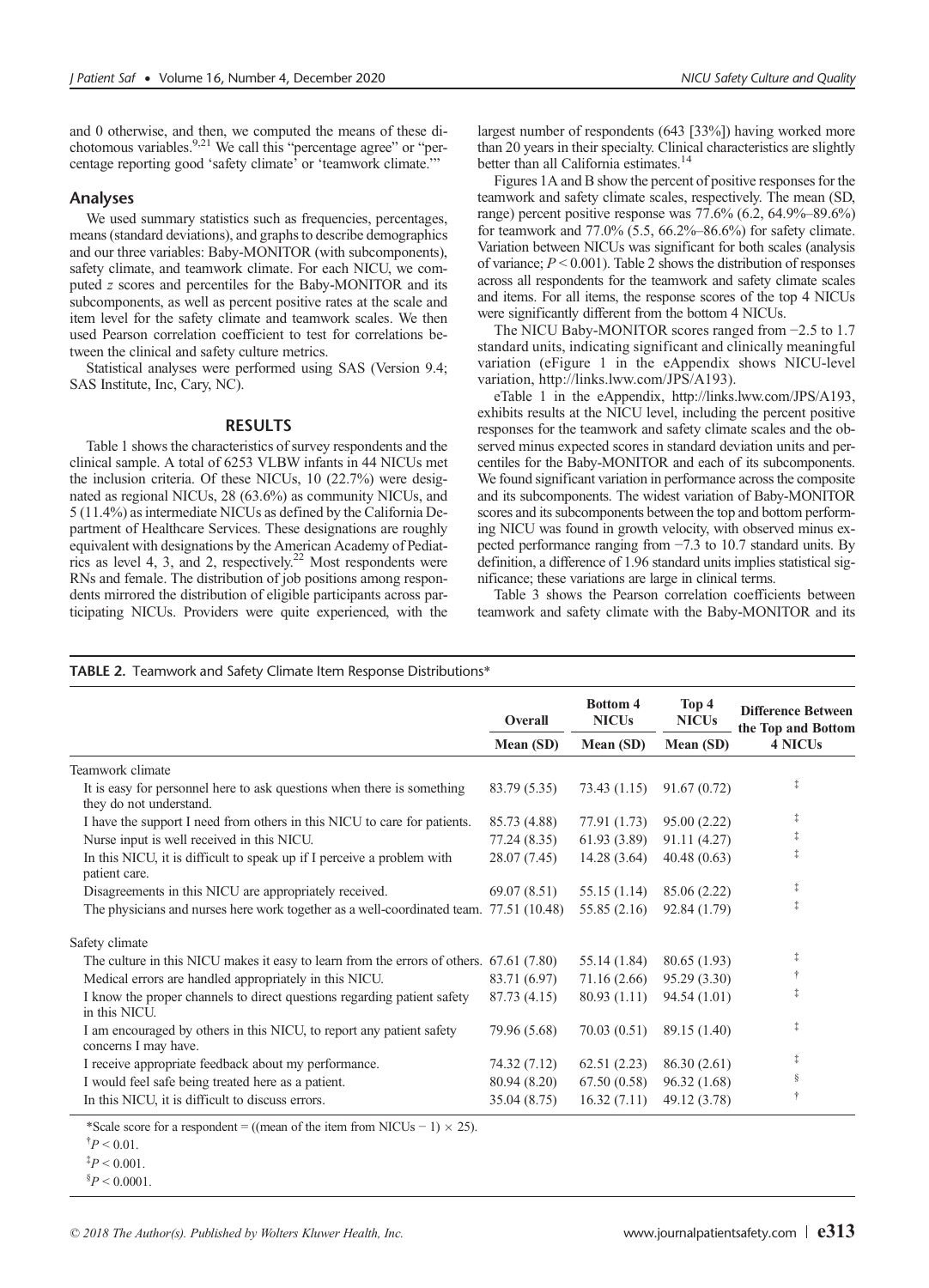|                                    | <b>Teamwork Climate</b>       |                  | <b>Safety Climate</b>           |      |  |
|------------------------------------|-------------------------------|------------------|---------------------------------|------|--|
|                                    | $r(95\% \text{ CI})$          | $\boldsymbol{P}$ | $r(95\% \text{ CI})$            | P    |  |
| No HAI                             | $0.39(0.10 \text{ to } 0.61)$ | 0.01             | $0.29$ (-0.01 to 0.55)          | 0.05 |  |
| No chronic lung disease            | $0.17$ (-0.13 to 0.45)        | 0.27             | $0.18 (-0.13 \text{ to } 0.45)$ | 0.25 |  |
| Any human breast milk at discharge | $0.02$ (-0.28 to 0.32)        | 0.89             | $0.09$ (-0.22 to 0.38)          | 0.57 |  |
| High growth velocity               | $-0.05$ ( $-0.35$ to 0.25)    | 0.74             | $-0.20$ ( $-0.47$ to 0.10)      | 0.19 |  |
| Survival                           | $0.15$ (-0.15 to 0.43)        | 0.33             | $0.24$ (-0.06 to 0.50)          | 0.12 |  |
| Antenatal steroid use              | $-0.05$ ( $-0.36$ to 0.27)    | 0.78             | $0.01$ (-0.30 to 0.33)          | 0.93 |  |
| No hypothermia on admission        | $-0.06$ ( $-0.35$ to 0.25)    | 0.72             | $-0.16$ ( $-0.44$ to 0.14)      | 0.30 |  |
| No pneumothorax                    | $0.25$ (-0.05 to 0.51)        | 0.11             | $0.07$ (-0.23 to 0.36)          | 0.63 |  |
| Timely retinopathy exam            | $-0.07$ ( $-0.37$ to 0.23)    | 0.64             | $-0.16$ ( $-0.44$ to 0.15)      | 0.32 |  |
| Baby-MONITOR score                 | $0.14$ (-0.17 to 0.42)        | 0.38             | $0.02$ (-0.28 to 0.31)          | 0.92 |  |

| TABLE 3. Correlations Between Teamwork and Safety Climate and Baby-MONITOR and Its Subcomponents |  |  |  |
|--------------------------------------------------------------------------------------------------|--|--|--|
|                                                                                                  |  |  |  |

 $n = 44$  NICUs.

95% CI, 95% confidence interval; r, Pearson correlation coefficient.

subcomponents. Only HAI exhibited a statistically significant relationship (Figs. 2A, B). None of the other components of the Baby-MONITOR score or the composite were significantly correlated with teamwork and safety climate. eTables 2A and B in the eAppendix, [http://links.lww.com/JPS/A193,](http://links.lww.com/JPS/A193) show the correlations between teamwork climate items, safety climate items, and



FIGURE 2. A, Correlation between HAI and teamwork climate. Each dot represents one NICU. B, Correlation between HAI and safety climate. Each dot represents one NICU. x-axis, HAI in SD units; y-axis, safety climate score.

Baby-MONITOR and its subcomponents. Both positive and negative correlations were observed with no predominant pattern.

This study extends findings from the healthcare literature demonstrating substantial variability in safety culture and clinical metrics of quality and outcomes. Our findings also reinforce results from studies in adult intensive care settings,<sup>23</sup> and our own previous work, which revealed links between safety or teamwork climate and infection-related outcomes. Healthcare workers in NICUs who report that "I would feel safe being treated here" work in units with lower infection rates. The reverse of this association is also true, whereby NICUs with high infection rates have fewer healthcare workers who report "It is easy to ask questions when there is something they don't understand" or "Physicians and nurses work together as a well-coordinated team." However, we were surprised that none of the other clinical outcomes were significantly correlated with safety or teamwork climate. Overall, our findings reflect a weaker than expected correlation of metrics of quality with teamwork and safety climate.

A priori, we did expect some metrics to yield lower correlations, particularly because some of them may be outside the direct purview of many frontline providers in the NICU (antenatal corticosteroid therapy, pneumothorax, hypothermia on admission, and timely eye exam). For example, obstetricians provide antenatal steroids, specialized delivery room teams may be accountable for pneumothoraces (at least those that occur in the delivery room) or hypothermia on admission, and the ophthalmology team may have a separate system for tracking infants in need for a retinopathy exam, with variable input by frontline NICU staff. Therefore, when frontline staff responded to the survey, the processes associated with these outcomes may not have been at the forefront of their minds. Nevertheless, we wanted to test for correlations with these metrics, given that they had previously been identified as key metrics of NICU quality; knowing how these relate to safety and teamwork metrics is important information for leadership.

We did expect other subcomponents of the Baby-MONITOR to correlate with teamwork and safety climate. Specifically, based on the adult literature and clinical rationale, we expected NICUlevel safety culture ratings to be associated with HAI, mortality, chronic lung disease, any human breast milk at discharge, and growth velocity. Each of these metrics requires multidisciplinary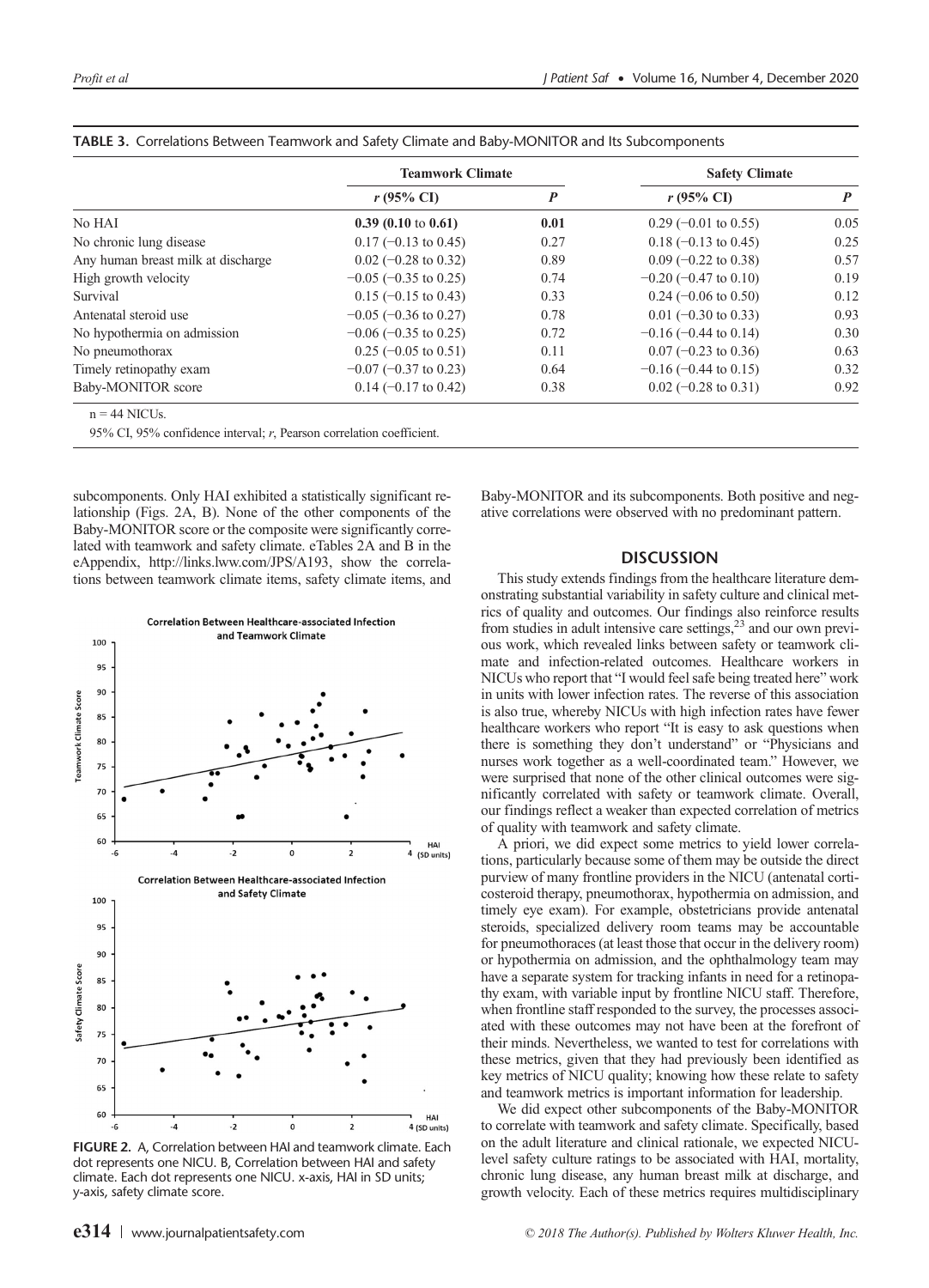care teams to work together effectively, with flat hierarchies, good communication, and the freedom to speak up if an unsafe situation is identified.<sup>24,25</sup> However, in this sample, the HAI rate was the only metric associated with safety and teamwork climate. It may be that the perceptions of unit teamwork and safety climate are associated with concrete behaviors that help prevent infections. For example, in one study, units with higher teamwork and safety climate ratings exhibited better hand hygiene.<sup>8</sup>

Potentially, the care processes linked with other outcomes are less concretely defined than with infection and not as readily recognizable to survey respondents. For example, growth velocity requires a more prolonged and complex set of interventions and has no sentinel outcome (e.g., infection). Although teamwork is critical in ensuring optimal nutritional support, providers may not as readily associate distinct behaviors with this outcome. We speculate that connecting actions and outcomes in the minds of providers may potentially be a critical intervention for improvement and one that could be monitored in its success through repeated assessments of safety culture and clinical outcomes. When these connections are not made, efforts to improve teamwork and safety behaviors may not directly result in better quality of care delivery.

The previous safety culture literature may also be subject to publication bias.12,13 Few randomized controlled studies exist to demonstrate causal relationships between safety culture and clinical outcomes. Thus, our findings are important and have practical implications. They add to a growing literature highlighting<sup>11</sup> the fact that providers and managers need to be careful not to confuse efforts to improve safety culture with expectations for broad-based quality improvement. It is important to recognize that the evidence for links between safety culture and clinical outcomes is still being developed and that many things may influence clinical outcomes beyond what a safety culture survey can measure. Other studies have shown that interventions to improve teamwork (e.g., TeamSTEPPS) may improve teamwork behaviors without necessarily improving clinical outcomes.<sup>25</sup> Although such activities may be necessary to create a favorable contextual environment for effective implementation of standardized evidence-based care delivery, they are not sufficient. Neonatal intensive care units still have to do the hard work of establishing care delivery mechanisms that optimize care outcomes. It they fail to do this, high safety culture ratings may merely reflect nice people providing suboptimal care on a range of outcomes.

Our results must be viewed within the context of the study design. Our cross-sectional study design is hypothesis generating. In addition, because all the analyses are conducted at the NICU level, our sample of 44 NICUs is relatively small to detect statistical significance, making the size and direction of the correlation coefficients more informative in this context. It is also important to understand that the strength of the correlations is not unusual with regard to institutional level variables. In a previous paper, we found just slightly higher correlations when we correlated clinical outcomes with one another.<sup>26</sup> Here, we correlated dimensions (teamwork and safety climate), which are more distant in their relation to clinical outcomes. The correlations overall likely indicate that the Baby-MONITOR and dimensions of safety culture measure different aspects of quality of care delivery. By tracking both, institutions may gain insights about different components of service delivery that promote high-quality care and operational excellence.

Neonatal intensive care units participating in this study were not randomly chosen. Rather, they participated in the collaborative quality improvement effort for specific reasons. This may have introduced systematic bias into our analysis, the direction of which is not easily ascertained. Future studies will need to confirm our findings in larger samples and different healthcare settings. Without our knowledge, NICUs may have been engaged in a variety of quality and safety efforts that may have influenced respondent perceptions. In addition, the culture of safety survey information was gathered over the short timeframe of June 2011 through September 2011, which might not accurately reflect the safety culture scores throughout the three years used to evaluate the clinical outcomes (January 2010 to December 2012), potentially biasing our results toward the null. Any self-report survey may be subject to reporting bias, however, our relatively large sample size and response rate compare favorably with similar studies of safety culture assessments in the literature. In addition, we used some negatively valenced items, such as "In this NICU, it is difficult to speak up if I perceive a problem with patient care," checked the psychometrics for this sample, and reported substantial variability between the NICUs.<sup>19</sup> Finally, compared with other safety culture tools, the SAQ, and especially the safety and teamwork climate scales, perform favorably in terms of psychometrics, clinical applicability, and responsiveness to interventions.

This study reveals significant correlation between HAI rates and NICU teamwork and safety climate. However, other metrics of quality predicted to correlate with teamwork and safety climate did not. Caution is needed in equating efforts to improve safety culture with expectations for broad-based quality improvement.

The authors thank the providers from the following NICUs who participated by sharing their assessments: Alta Bates Hospital, Berkeley; Antelope Valley Hospital, Lancaster; Arrowhead Regional Medical Center, Colton; California Pacific Medical Center-California, San Francisco; Cedars Sinai Medical Center, Los Angeles; Children's Hospital Central California, Madera; Children's Hospital of Orange County, Orange; Community Regional Medical Center - Fresno, Fresno; Doctors Medical Center-Modesto, Modesto; El Camino Hospital-Mountain View, Mountain View; Garfield Medical Center, Monterey Park; Good Samaritan Hospital of Santa Clara Valley–San Jose, San Jose; Harbor UCLA Medical Center, Torrance; Hoag Memorial Presbyterian Hospital, Newport Beach; Hollywood Presbyterian, Los Angeles; Huntington Memorial Hospital, Pasadena; John Muir Medical Center, Walnut Creek; Kaweah Delta District Hospital, Visalia; Mercy Medical Center Redding, Redding; Mercy San Juan Hospital, Carmichael; Methodist Hospital of Southern California, Arcadia; Miller Children's at Long Beach Memorial Medical Center, Long Beach; Orange County Global Medical Center, Santa Ana; Pomona Valley Regional Medical Center, Pomona; Providence Saint Joseph's Medical Center, Burbank; Providence Tarzana Medical Center, Tarzana; Rady Children's Hospital at Palomar, Escondido; Redlands Community Hospital, Redlands; Regional Medical Center of San Jose, San Jose; Riverside County Regional Medical Center, Moreno Valley; Salinas Valley Memorial Healthcare System, Salinas; Scripps Memorial Hospital-La Jolla, La Jolla; Sequoia District Hospital, Redwood City; Sharp Chula Vista Medical Center, Chula Vista; Sharp Mary Birch Hospital for Women, San Diego; St. Bernadine Medical Center, San Bernardino; St. Jude Medical Center, Fullerton; Sutter Medical Center-Sacramento, Sacramento; Tri-City Medical Center, Oceanside; UC Davis Medical Center, Sacramento; UC San Francisco Medical Center, San Francisco; Valley Presbyterian Hospital, Van Nuys. The authors also thank the local leaders and staff of the CPQCC NICUs who contributed their efforts to this study.